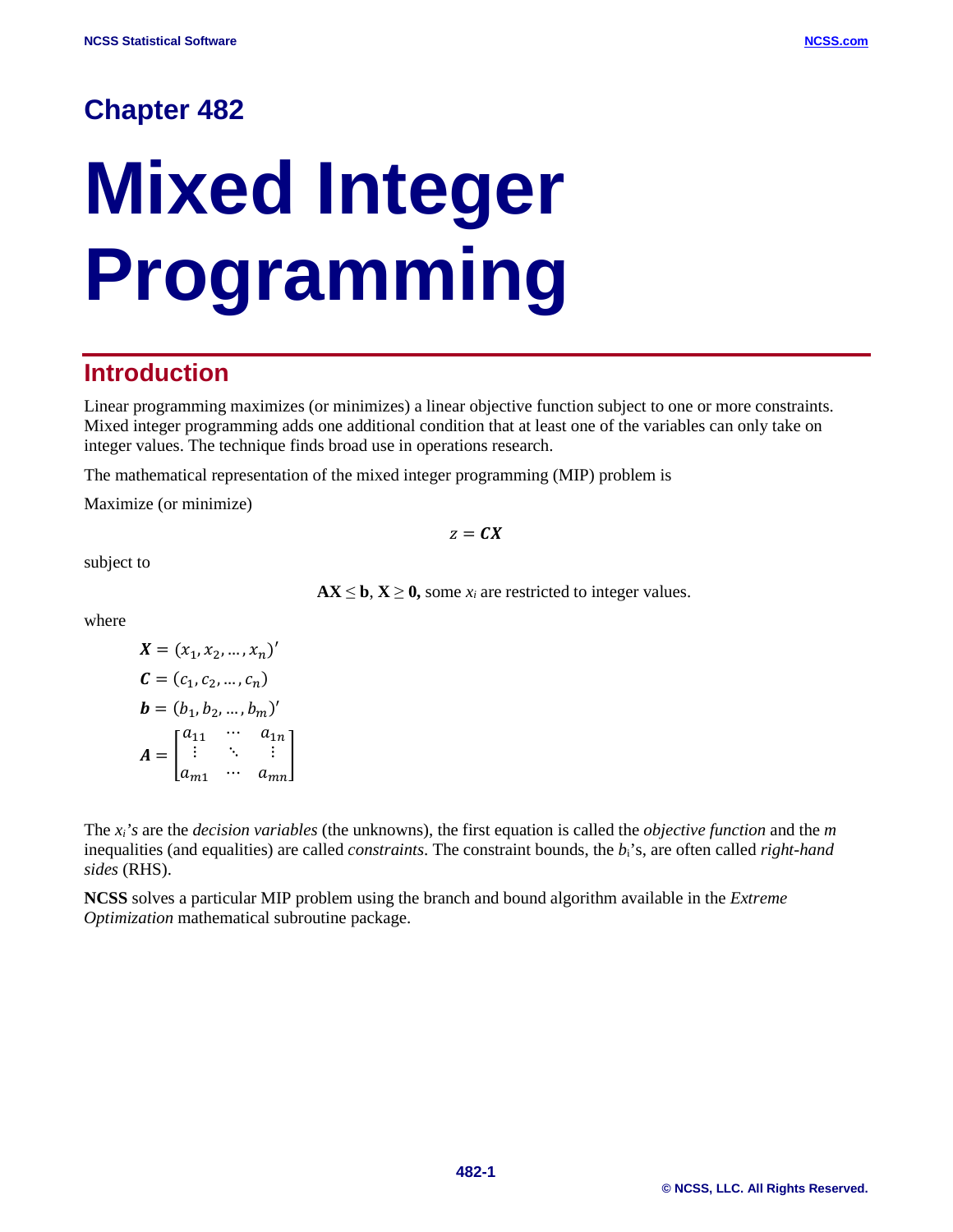## **Example**

We will solve the following problem using **NCSS**:

Maximize

 $z = x_1 + x_2 + 2x_3 - 2x_4$ 

subject to

 $x_1 + 2x_3 \le 700$  $2x_2 - 8x_3 \leq 0$  $x_2 - 2x_3 + x_4 \ge 1$  $x_1 + x_2 + x_3 + x_4 = 10$  $0 \le x_1 \le 10$  $0 \le x_2 \le 10$  $0 \le x_3 \le 10$  $0 \le x_4 \le 10$ All variables are integers.

The solution (see Example 1 below) is  $x_1 = 3$ ,  $x_2 = 4$ ,  $x_3 = 2$ , and  $x_4 = 1$  which results in  $z = 9.0$ . Note that this is quite different from the LP solution of  $x_1 = 9$ ,  $x_2 = 0.8$ ,  $x_3 = 0$ , and  $x_4 = 0.2$  which results in  $z = 9.4$ .

## **Data Structure**

This technique requires a special data format which will be discussed under the *Specifications* tab. Here is the way the above example would be entered. It is stored in the dataset *LP 1*.

| Type | Logic | <b>RHS</b> | X <sub>1</sub> | X <sub>2</sub> | X3   | X <sub>4</sub> |
|------|-------|------------|----------------|----------------|------|----------------|
|      |       |            |                |                |      |                |
|      |       | 700        |                |                |      |                |
|      |       |            |                |                |      |                |
|      |       |            |                |                | $-2$ |                |
|      |       |            |                |                |      |                |
|      |       |            |                |                |      |                |
|      |       |            |                | 1 በ            |      |                |

## **LP 1 dataset**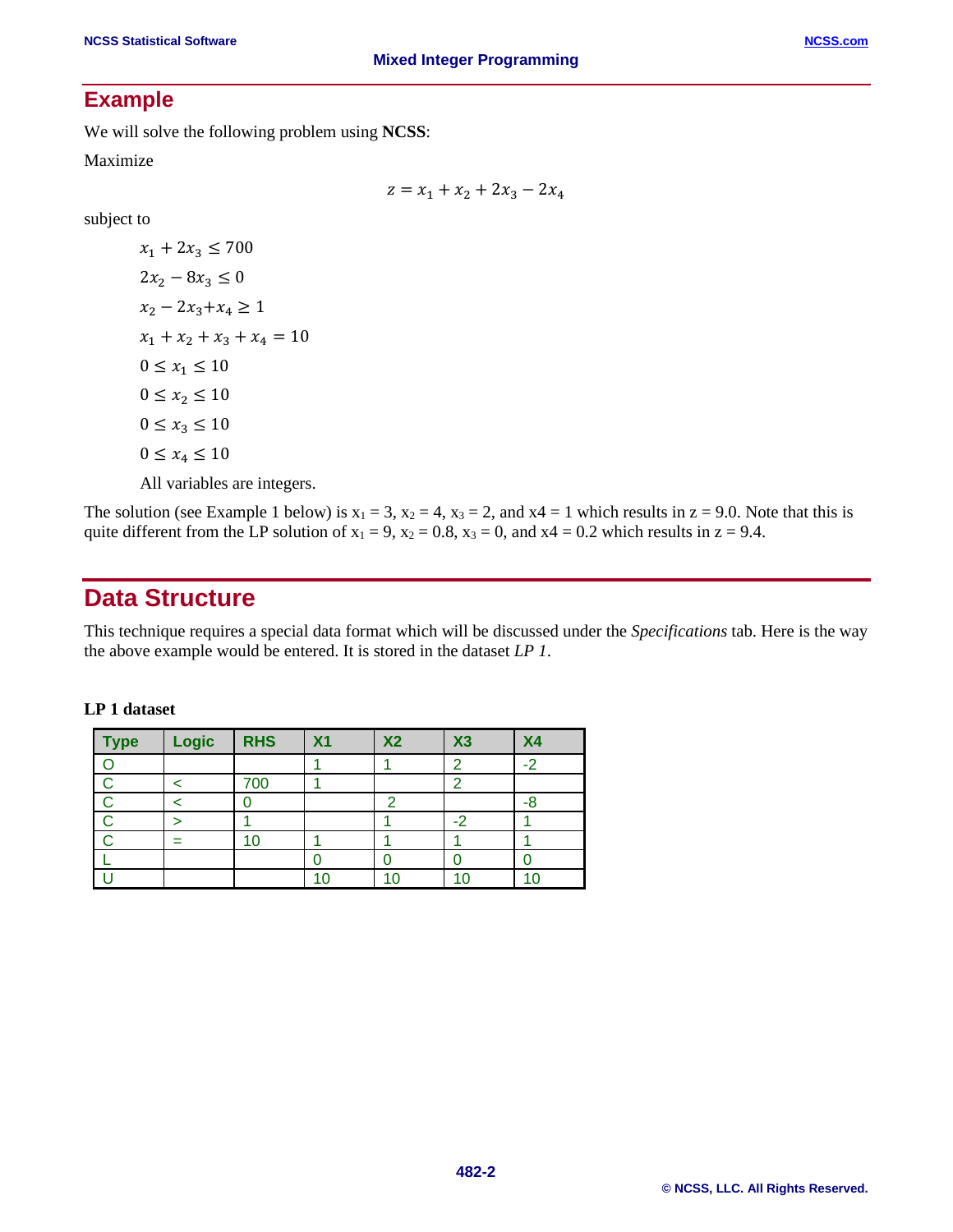## **Example 1 – Mixed Integer Programming**

This section presents an example of how to run the data presented in the example given above. The data are contained in the LP 1 database. Here is the specification of the problem.

Maximize

 $z = x_1 + x_2 + 2x_3 - 2x_4$ 

subject to

 $x_1 + 2x_3 \le 700$  $2x_2 - 8x_3 \leq 0$  $x_2 - 2x_3 + x_4 \ge 1$  $x_1 + x_2 + x_3 + x_4 = 10$  $0 \le x_1 \le 10$  $0 \le x_2 \le 10$  $0 \le x_3 \le 10$  $0 \le x_4 \le 10$ All variables are integers.

## **Setup**

To run this example, complete the following steps:

## **1 Open the LP 1 example dataset**

- From the File menu of the NCSS Data window, select **Open Example Data**.
- Select **LP 1** and click **OK**.

## **2 Specify the Mixed Integer Programming procedure options**

- Find and open the **Mixed Integer Programming** procedure using the menus or the Procedure Navigator.
- The settings for this example are listed below and are stored in the **Example 1** settings template. To load this template, click **Open Example Template** in the Help Center or File menu.

| <b>Option</b>                        | <b>Value</b> |
|--------------------------------------|--------------|
| <b>Specifications Tab</b>            |              |
|                                      |              |
|                                      |              |
| Integer Variables Columns  X1-X4     |              |
| Labels of Constraints Column  CLabel |              |
|                                      |              |
| Constraint Bounds (RHS) Column RHS   |              |

#### **3 Run the procedure**

• Click the **Run** button to perform the calculations and generate the output.